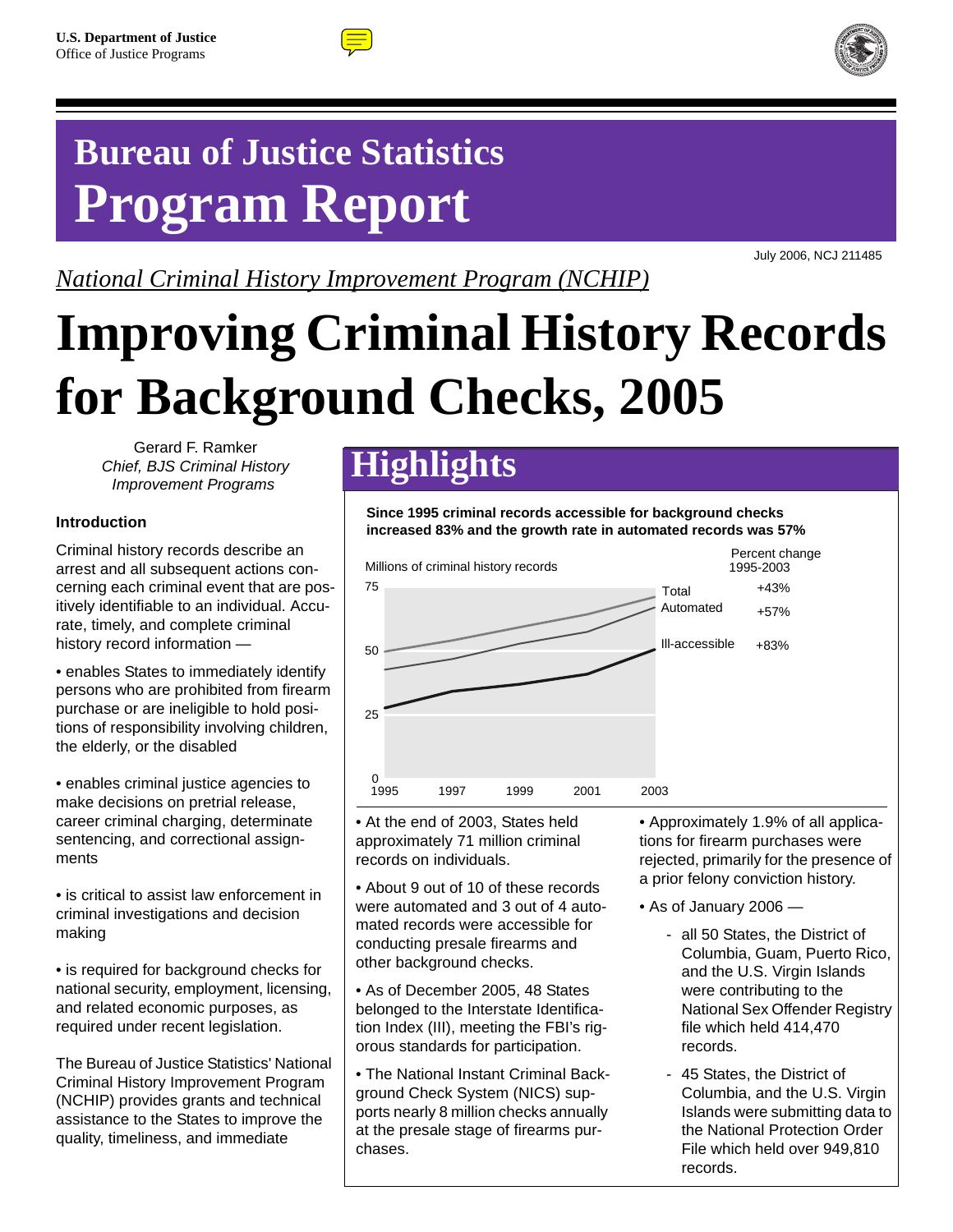accessibility of criminal history records and related information.

The goal of the NCHIP grant program is to improve the Nation's safety and security by enhancing the quality, completeness, and accessibility of criminal history record information and by insuring the nationwide implementation of criminal justice and noncriminal justice background check systems. Achieving this goal is contingent upon accomplishing four objectives —

- 1. providing direct financial and technical assistance to the States to improve their criminal records systems and other related systems to support background checks
- 2. ensuring the infrastructure is developed to connect each State's records systems to FBI records systems and, in turn, to connect each State's background check databases to one another
- 3. providing the training and technical assistance to States needed to insure that records systems are developed and managed to conform to FBI standards and the most appropriate technologies and that States adhere to the highest standards of practice with respect to privacy and confidentiality
- 4. assessing and measuring through systematic evaluation and standardized performance measurement and statistics, the extent of progress in implementing improvements in state-level and national records holdings and background check systems.

The NCHIP program serves as an umbrella for various records improvements activities and funding streams each of which has unique goals and objectives.

#### **Program history**

Initiated in 1995 the NCHIP program has made awards to all the States, the District of Columbia, and 5 U.S. Territories totaling \$495 million through fiscal year 2005 (see appendix). NCHIP awards are based on need rather than population or other formula-based methodology. California (7.3%), New York (6.1%), and Texas (5.2%) have received awards totaling \$92 million or about 19% of total NCHIP funds awarded.

In FY 2005 BJS awarded approximately \$26 million in NCHIP funds to promote continued development of criminal records infrastructure. The FY 2005 appropriation from Congress included \$24.7 million to support continued assistance to the States and localities and an additional \$2.91 million to support the development of antistalking databases (files of protection and/or restraining order records).

#### **Authorizing legislation**

For 2006 the appropriation for the NCHIP program was made pursuant to the Crime Identification Technology Act of 1998 and the procedures for applying for NCHIP grants reflect the provisions of that act. State matching funds are required for NCHIP applications. The NCHIP program implements the grant provisions for —

• the Crime Identification Technology Act of 1998 (CITA), Pub. L. No. 105- 251, 112 Stat. 1871 (1998), codified at 42 U.S.C. Section 14601 et seq.

• the Brady Handgun Violence Prevention Act (Brady Act), Pub. L. No. 103-159, 107 Stat.1536 (1993), codified as amended at 18 U.S.C. Section 921 et seq.

• the National Child Protection Act of 1993 (NCPA), Pub. L. No. 103-209, 107 Stat. 2490 (1993), codified as amended at 42 U.S.C. Sections 3759, 5101 note, 5119, 5119a, 5119b, 5119c

• those provisions of the Omnibus Crime Control and Safe Streets Act of 1968 (Omnibus Act), Pub. L. No.

The FY 2006 NCHIP Program Announcement, released in March 2006, provides for the continued development of the criminal records infrastructure to support NICS and other background check purposes. BJS urges States to develop a component of their program for the courts and prosecutors to electronically communicate disposition transactions for inclusion in criminal records. The announcement also encourages States to incorporate mental health records into background check systems.

The FY 2006 appropriation is \$9.87 million for NCHIP plus \$2.9 million for antistalking databases. The President's proposed budget for FY 2007 seeks \$39.18 million for NCHIP (plus \$2.94 million for anti-stalking databases) to support a court-directed special emphasis on improving disposition reporting.

90-351, 82 Stat. 197 (1968), codified as amended at 42 U.S.C. Section 3711 et seq., as amended; and the Violent Crime Control and Law Enforcement Act of 1994 (Violent Crime Control Act), Pub. L. No.103- 322, 108 Stat. 1796 (1994), codified as amended at 42 U.S.C. Section 13701 et seq., which pertain to the establishment, maintenance, analysis, or use of criminal history records and criminal record systems

• relevant requirements of the Jacob Wetterling Crimes Against Children and Sexually Violent Offender Registration Act, Pub. L. No. 103-322, 108 Stat. 2038, Megan's Law, Pub.L. No. 104-145, 110 Stat. 1345, and the Pam Lychner Sexual Offender Tracking and Identification Act of 1996, Pub. L. No. 104-236, 110 Stat. 3093

• the Victims of Trafficking and Violence Protection Act of 2000, Pub. L. No. 106-386, 114 Stat. 1464 (2000) and related laws pertaining to the identification, collection, analysis and interstate exchange of records relating to domestic violence and stalking (including protection orders).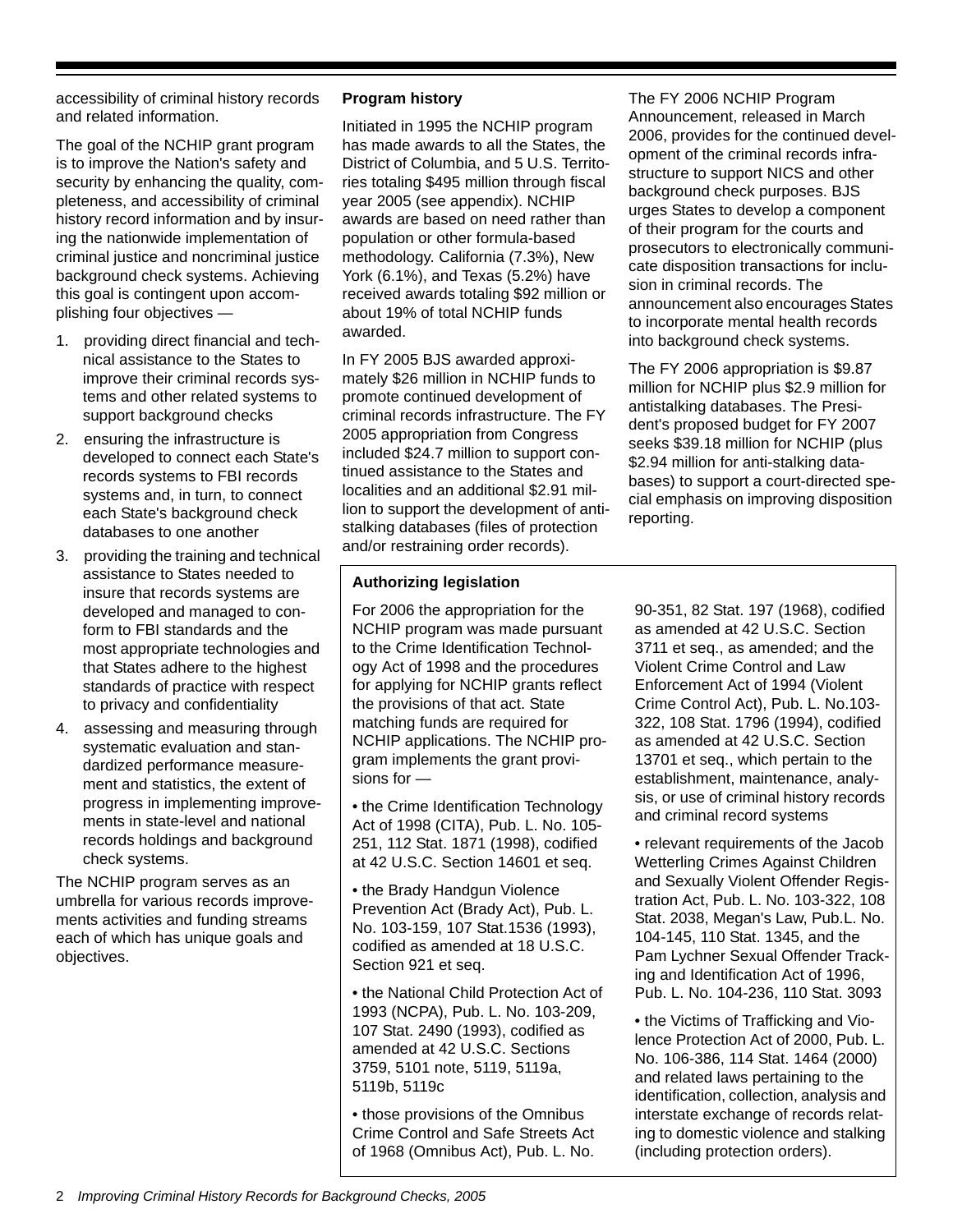#### **Accomplishments**

NCHIP-funded criminal records improvement efforts have achieved several successes.

#### *Improved accessibility of records*

All States have received funds under NCHIP to upgrade the quality and availability of criminal history record systems. Funds have been awarded for acquisition of advanced equipment, development of software, and conversion of manual records to an automated format which permits instant access and linkage. Automated criminal records permit immediate access for law enforcement and other purposes such as background checks. At the end of 2003, States held approximately 71 million criminal records on individuals. About 9 out of 10 of these records were automated and 3 out of 4 automated records were accessible for conducting presale firearms and other background checks. Since 1995 the number of criminal records accessible for background checks has increased 83%, while the rate of growth in the number of automated records over the same years was 57% (highlights).

**and record holdings, January 2006** 

#### *Full participation in the Interstate Identification Index (III)*

To ensure compatibility, all record enhancements funded under NCHIP are required to conform to FBI standards for III participation. III participation is critical since it constitutes the primary system through which the FBI accesses State-held data for NICS checks. In 1989 only 20 States were members of the FBI's III system that permits instant access to out-of-state data. By yearend 1993, 26 States were participants. As of January 2006, 48 States are members of III indicating that they meet the FBI's rigorous standards for participation.

#### *Automation of records and fingerprint data*

States have used funds to establish automated fingerprint identification systems (AFIS) and to purchase livescan equipment for State and local agencies. AFIS enables States to conduct automated searches for records based on fingerprint characteristics and to interface with the FBI's Integrated Automated Fingerprint Identification Systems (IAFIS).

As of January 2006, 48 States, the District of Columbia, and 3 territories (American Samoa, Guam, and the U.S. Virgin Islands) participate in IAFIS, which became operational in July 1999. In addition to ensuring that records are properly matched to the correct offender, AFIS minimizes the time and manpower required for searching fingerprint databases, which facilitates matching of latent prints obtained at a crime scene.

Livescan equipment permits law enforcement to take fingerprints without use of inkpads or other similar procedures and to electronically transfer fingerprints to the State's AFIS for comparison and matching against State and FBI held prints. Almost all States have received NCHIP funds to use in connection with fingerprint automation systems.

#### *National Instant Criminal Background Check System (NICS)*

The Brady Act requires that a background check be conducted using the FBI's NICS to identify potential purchasers who are prohibited from purchasing firearms. Over 63 million records in thirteen files are used for NICS checks (table 1). The effectiveness of the system is dependent on the extent to which complete records are available in response to system inquiries. NCHIP funds have been used to increase the number of records which are accessible to the system and to fund the development of court systems to ensure that records include final dispositions.

The NICS is now supporting nearly 8 million checks annually at the presale stage of firearms purchases. Since 1999 under the permanent provisions of the Brady Act, almost 48 million applications for firearm transfers were subject to background checks. Approximately 896,000, or 1.9% of all applications were rejected, primarily for the presence of a prior felony conviction history, but also in a growing proportion of checks for nonfelony prohibiting background factors, enumerated in the 1968 Gun Control Act as amended

| Types of records accessed | of records |  |
|---------------------------|------------|--|
| Total records checked     | 63.177.363 |  |

Number

**Table 1. Presale firearms background check databases used for NICS checks** 

| Total records checked                                 | 63,177,363 |  |
|-------------------------------------------------------|------------|--|
| Interstate Identification Index (III)                 |            |  |
| Total                                                 | 56,177,106 |  |
| State-indexed III records                             | 36,233,286 |  |
| FBI-maintained III records*                           | 19,943,820 |  |
| <b>NICS Prohibited Persons Index</b>                  |            |  |
| Total                                                 | 3,960,682  |  |
| Denied persons file                                   | 367,933    |  |
| Illegal/unlawful aliens records                       | 3,329,853  |  |
| Controlled Substance Abuse Records                    | 619        |  |
| Dishonorable dischargees                              | 15,046     |  |
| Citizenship renounced                                 | 12,603     |  |
| Mental defective records                              | 234,628    |  |
| <b>National Crime Information Center (NCIC) Files</b> |            |  |
| Total                                                 | 3,039,575  |  |
| Wanted persons and foreign fugitives                  | 1,241,700  |  |
| Immigration violator                                  | 163,583    |  |
| Protection order file                                 | 949,858    |  |
| Convicted persons on supervised release               | 269,962    |  |
| National Sex Offender Registry                        | 414,472    |  |
| *Includes Federal and foreign offender records.       |            |  |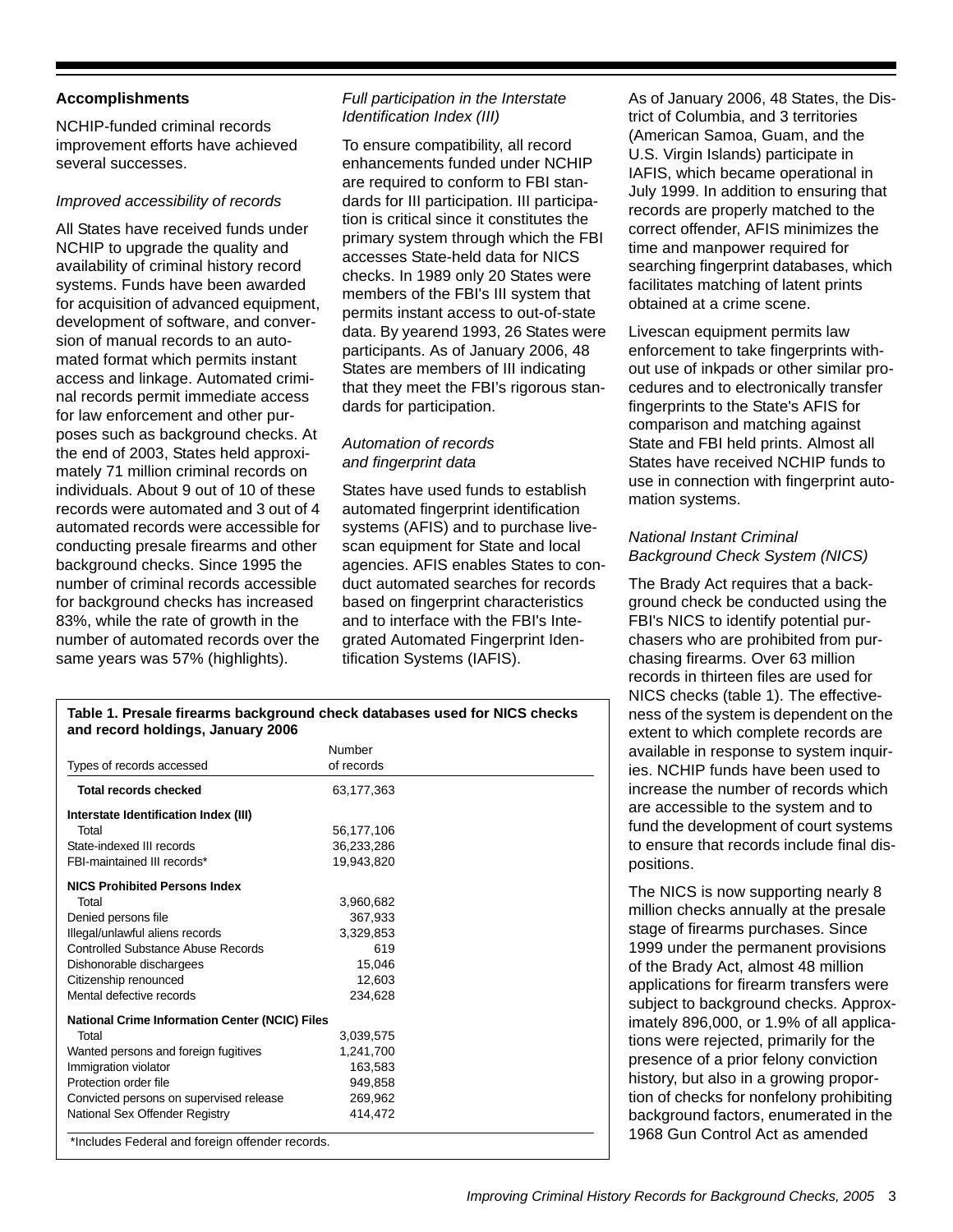(figures 1 and 2). State and local agencies maintain a significant role in background checks, having conducted checks on almost half of the applications for firearm transfers or permits in 2003, while the FBI was responsible for the remainder.

#### *National Sex Offender Registry*

Beginning in FY 1998 NCHIP funds have been provided to assist States in developing and enhancing the operation of State sex offender registries that include information on convicted sex offenders. These funds have been used for purchase of equipment, training, and development of procedures required to ensure that released offenders are registered with proper authorities and that State systems are capable of interfacing with the FBI's National Sex Offender Registry system. The FBI's permanent National Sex Offender Registry became operational in July 1999. As of January 2006 all 50 States, the District of Columbia, Guam, Puerto Rico, and the U.S. Virgin Islands were contributing to the National Crime Information Center (NCIC) file that held 414,470 records.

#### *Domestic violence records and protection orders*

NCHIP has put special emphasis on ensuring that domestic violencerelated offenses are included in criminal records. The Federal Gun Control Act as amended prohibits sales of firearms to persons subject to a qualifying domestic violence related protection order or convicted of a qualifying domestic violence misdemeanor. Funds have been awarded specifically for development of State protection order files that are compatible with the FBI's national file so as to permit interstate enforcement of protection orders and the denial of firearm transfers to prohibited persons subject to a protection order. The NCIC's National Protection Order File became operational in May 1997. As of January 2006, 45 States, the District of Columbia, and the U.S. Virgin Islands were submitting data to the file which held over 949,810 records of protection orders.

#### *Involvement of the Courts and Systems Integration to Improve Disposition Reporting*

Ensuring that States demonstrate a commitment to support court efforts relating to the development of record systems is among the most important priorities of NCHIP. All NCHIP applica-



**Among the 896,000 rejected applications, 15% were appealed.**

**Among the 138,154 appeals, 64% of the rejections were affirmed and 36% were reversed.**



*Figure 2*

tions are required to demonstrate that court needs have been considered.

For FY 2005, 37 States included direct funding to the courts or funded courtrelated activities and disposition reporting. Such projects totaled over \$6 million (25%) of the NCHIP funds awarded in 2005. The following are examples of court improvement projects that States are undertaking with 2005 NCHIP awards:

The Administrative Office of the Courts in **Alabama** is continuing to expand its project to collect criminal disposition data from the municipal courts, flagging all court dispositions that are domestic violence related, and is developing a new arrest-to-court disposition automated matching program.

The **Alaska** Department of Public Safety (DPS) is providing funds to the Alaska Court System for data exchange and infrastructure projects, including the exchange of court records and criminal history data between the court system and other criminal justice agencies, and providing training and technical assistance to users of the court information system.

The **Arizona** Criminal Justice Commission is developing a comprehensive disposition reporting system involving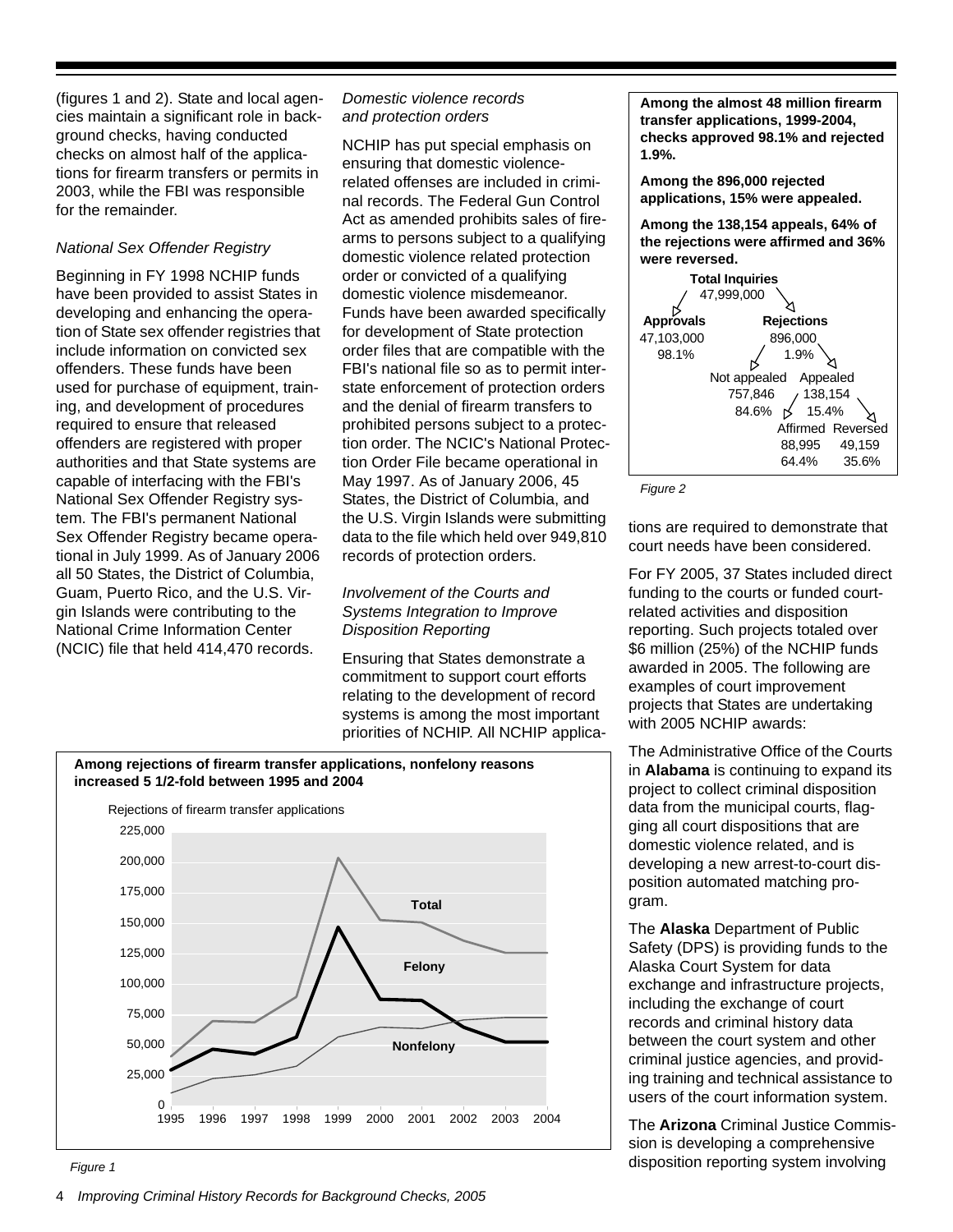an improved web entry front-end to include error checking, mass update capabilities, enhanced charge tracking, utilization of the Global Justice XML Data Model, and improved justice and law enforcement system integration.

The **Arkansas** Crime Information Center (ACIC) is using funds to support the identification and collection of missing disposition information. Funds are also being used by the Administrative Office of the Courts for completion of a technology project resulting in the automatic transmission of criminal case dispositions to the ACIC.

The **California** Department of Justice is implementing a pilot project in two county courts to add electronic thumbprint images to dispositions and supporting both the transmission of disposition data from the Administrative Office of the Courts to the State repository and the processing of real-time automated disposition reporting from five counties.

The **Florida** Department of Law Enforcement (FDLE) is implementing a project with the Florida Association of Court Clerks to research and obtain missing disposition data. FDLE will also complete system enhancements to provide criminal judges, Clerks of Court, and State Attorneys electronic access to sentencing and commitment data.

The **Georgia** Bureau of Investigation is assisting the courts in developing a new court case management system that will enable electronic transmission of disposition data from the courts to the central criminal history repository.

The **Hawaii** Department of the Attorney General is supporting the upgrade of the Judiciary's current telecommunications technology to allow the transmission of criminal justice information over the State network to CJIS-Hawaii.

The **Louisiana** Commission on Law Enforcement, in cooperation with the Integrated Criminal Justice Information System (ICJIS) Policy Board, the Supreme Court, the District Attorneys' Association, the Sheriffs' Association, and the State Police, is continuing the development and implementation of the ICJIS and its component systems.

The **Maine** Department of Public Safety is conducting an analysis of both the quality of court disposition reporting to the criminal record repository and the contributory factors related to low reporting rates, developing a plan to mitigate low disposition reporting rates, and finalizing a strategy to link dispositions to the State's criminal history record system.

**Maryland** is researching and identifying existing Arrest and Disposition Reporting (ADR) system records lacking final court dispositions and matching arrests to the correct disposition for entry into the repository. Also, a process will be created to update the ADR system with court disposition information for older records that have no court tracking number associated with them.

The **Minnesota** Bureau of Criminal Apprehension is using funds to improve information about both misdemeanor domestic violence offenses and dispositions and orders of protection by developing integrated standard business practices on gathering proper identification on targeted misdemeanors and other court disposition data to be transferred to the criminal history files.

The **Mississippi** Department of Public Safety, Criminal Information Center (CIC) is initiating the testing and installation of an interface between the Mississippi Criminal History System and the courts and prosecutor's new case management system.

The **Missouri** State Highway Patrol and the Office of State Court Administrators is supporting an initiative aimed at improving the accuracy and completeness of Missouri's Criminal History Record System. The project involves the identification of missing criminal arrests and final disposition information through manual field research at the criminal justice agencies.

**New Hampshire** is using grant funds to continue support for its Administrative Office of the Courts to review and enter domestic violence and stalking restraining orders into the State criminal justice information system and to the FBI's NCIC.

The **New Jersey** Department of Law and Public Safety, in collaboration with the Administrative Office of the Courts (AOC), is installing livescan units in a Camden County Jail which will permit an interface with the County Correction Information System. Also, the AOC will continue to build interfaces between its database and the information systems of several State criminal justice agencies to allow for an easy exchange of critical information and to eliminate duplication of effort.

The **New Mexico** Department of Public Safety is implementing security measures in the Magistrate Courts of New Mexico and providing ongoing technical support to the courts and counties in transferring data to the State's Repository. Funds will also support protective order database enhancements necessary to transfer data to the New Mexico Law Enforcement Telecommunications System and the FBI's NCIC.

The **New York** State Division of Criminal Justice Services providing support to the Administrative Office of the Courts to continue the identification and correction of inaccurate court information and to reduce the current number of missing dispositions in the State Repository.

**North Carolina** is initiating the development of a new Criminal Court Information System (CCIS) to replace the outdated Automated Criminal Infraction System (ACIS) currently being used by the courts in North Carolina. The CCIS will greatly increase efficient, accurate, and timely reporting of court data into an electronic database accessible to all law enforcement agencies.

The **Ohio** Office of Criminal Justice Services is continuing its development of the Ohio Courts Network to automate reporting and sharing of information.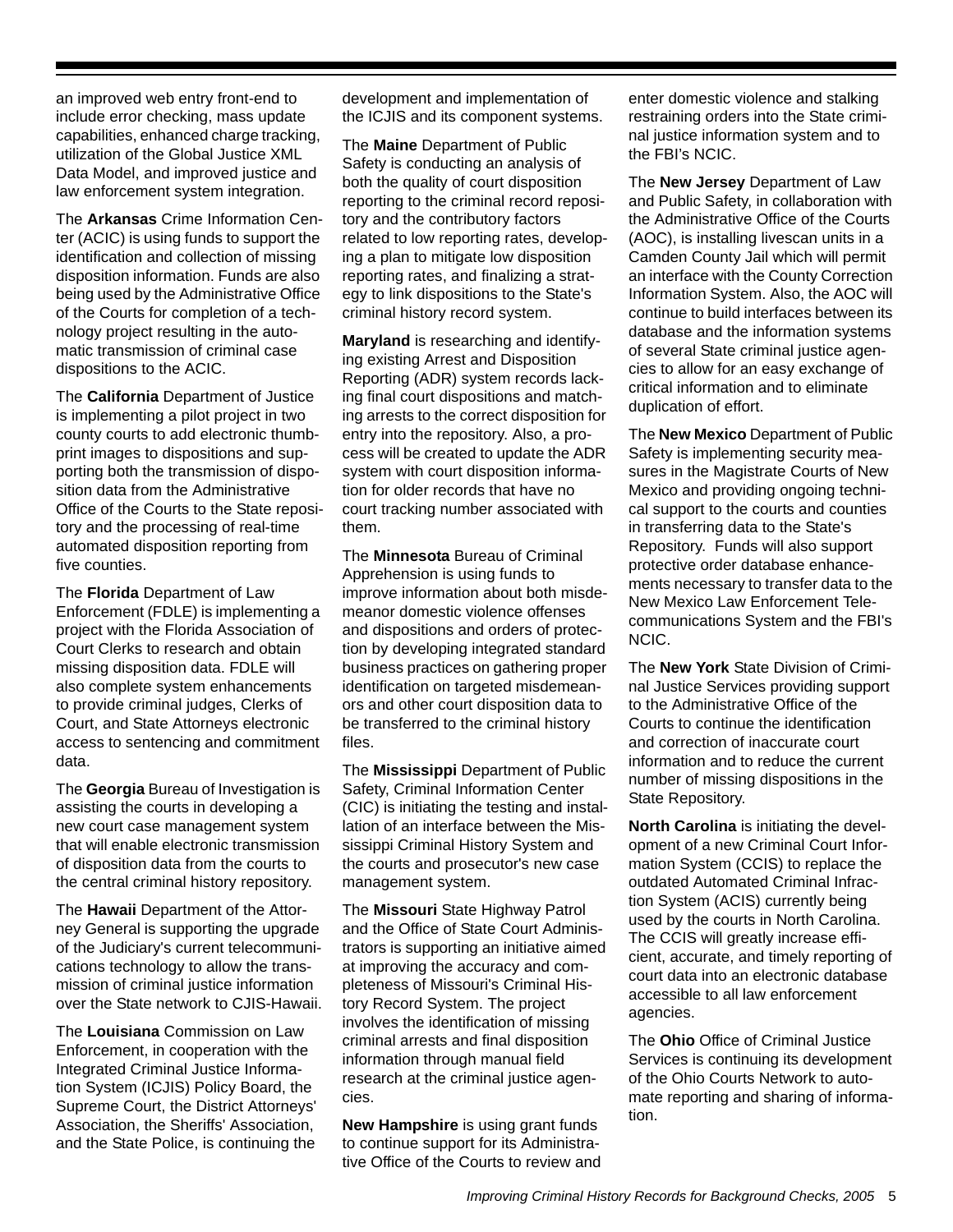The **Oregon** State Police is carrying out a disposition acquisition project with the Oregon Judicial Department.

In **Tennessee,** funds are being used by the Administrative Office of the Courts (AOC) to enhance existing databases to verify judgment information electronically submitted to the AOC and to enable access to the data by other courts and criminal justice agencies.

**Utah** is supporting the development and implementation of an electronic filing interface between county prosecutors and the Administrative Office of the Courts to eliminate duplicate, manual data entry of prosecutor information by the courts and to research and update missing disposition data from the courts to be included into the Utah Computerized Criminal History system.

In **Vermont**, the Office of the Court Administrator is improving access to the judiciary's criminal case and disposition information, electronic protection orders, and mental health records.

The **Wyoming** Supreme Court is developing a data extraction system that maps data from those district courts that are experiencing difficulty transmitting data to the court's central database.

#### **Improved performance measurement — The Records Quality Index**

To help quantify the impact of NCHIP funds, BJS created a Records Quality Index (RQI). The purpose of the RQI is to measure the performance of criminal history record systems and to help  $BJS$  to  $-$ 

• assess the status of records quality at both the State and national levels

• identify critical records improvement activities by pinpointing areas of deficiency

• help BJS target specific State- and local-level problems and deficiencies in NCHIP program announcements.

The Records Quality Index (RQI) is a composite of different outcome and process measures, including:

- the extent of automation of the State's criminal history records
- the response to Interstate Identification Index (III) inquiries
- the automated transmission of arrests to the repository

• the criminal history database flagging of certain convictions

- the transmission of criminal fingerprints to IAFIS, the FBI's automated fingerprint identification system
- the transmission of applicant fingerprints to IAFIS
- the extent of electronic data submission to FBI files
- the transmission of dispositions to the repository
- the authorized access to State files including sex offender registries and registries of the courts' protection or restraining orders
- the State's participation in the National Fingerprint File and National Crime Prevention and Privacy Compact
- the timeliness of criminal case processing in the State
- the completeness of disposition reporting in the State.

Similar to how the Dow Jones Industrial Average may be used to gauge the performance of the overall stock market, the criminal history Records Quality Index, based on a small set of key measures, characterizes the performance of the States' criminal history record systems toward achieving the goals of the Federal records improvement programs.

The National RQI (NRQI) is a weighted average of the individual State RQI's for which the weights reflect the number of criminal history records in each State as a proportion of the total. During the seven-year measurement period, the NRQI reflects steady records quality improvement (figure 3). The NRQI nearly tripled between 1997 and 2003, growing by 169% during this period.



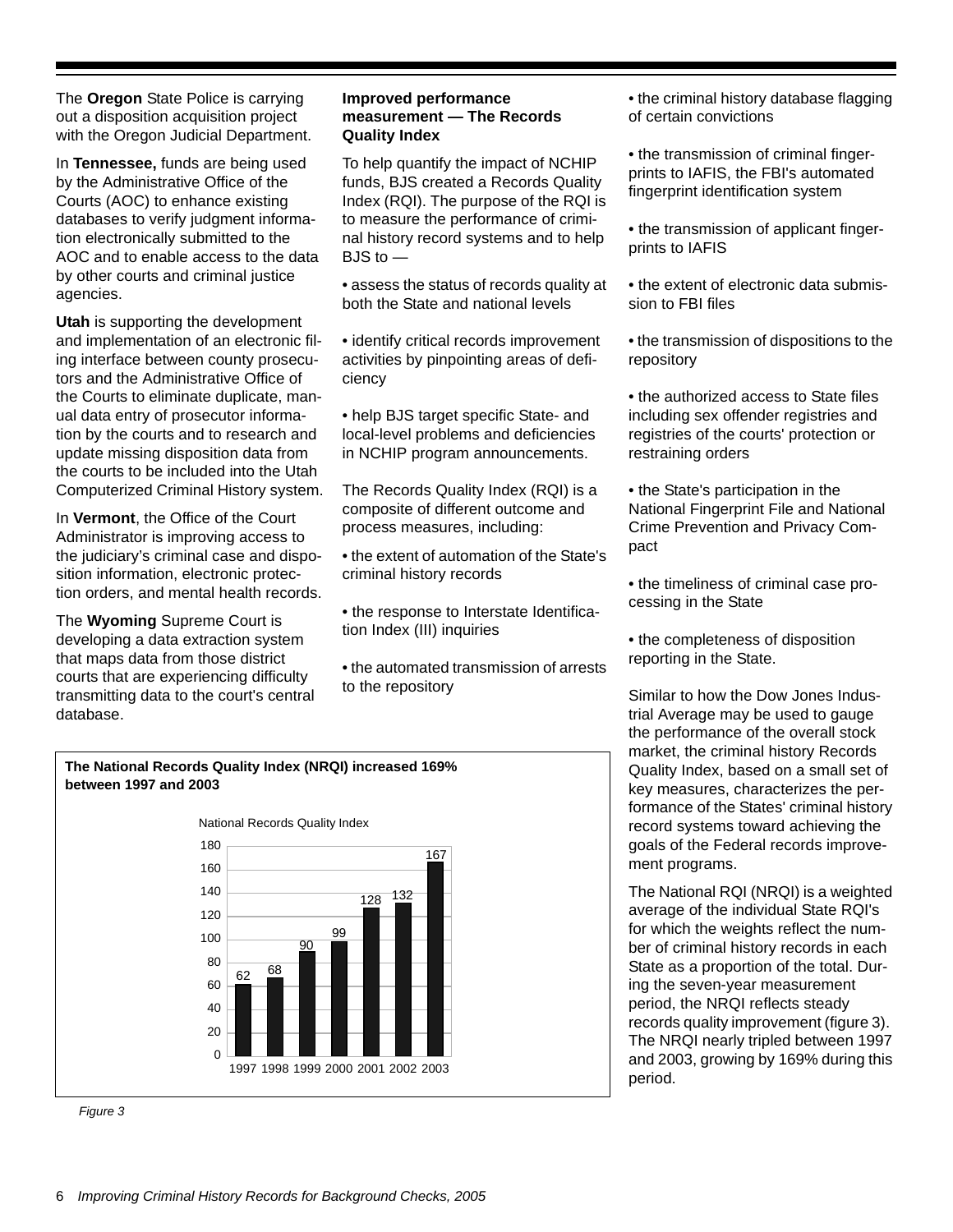#### **Appendix. NCHIP awards 1995-2005**

|                                                                                | Direct awards                                                                               |                    |             |           |                    |                    |             |                 |  |  |
|--------------------------------------------------------------------------------|---------------------------------------------------------------------------------------------|--------------------|-------------|-----------|--------------------|--------------------|-------------|-----------------|--|--|
| Jurisdiction                                                                   | 1995-99*                                                                                    | 2000               | 2001        | 2002      | 2003               | 2004               | 2005        | Total 1995-2005 |  |  |
| Alabama                                                                        | \$3,127,103                                                                                 | \$879,447          | \$521,574   | \$499,880 | \$894,998          | \$573,000          | \$626,100   | \$7,122,102     |  |  |
| Alaska                                                                         | 3,456,318                                                                                   | 760,000            | 585,000     | 475,000   | 600,000            | 384,000            | 268,980     | 6,529,298       |  |  |
| American Samoa                                                                 | 800,000                                                                                     | 300,000            | 300,000     | 285,000   | 300,000            | 250,000            | 175,000     | 2,410,000       |  |  |
| Arizona                                                                        | 3,888,988                                                                                   | 980,000            | 1,000,000   | 750,000   | 1,028,573          | 493,000            | 345,000     | 8,485,561       |  |  |
| Arkansas                                                                       | 2,976,857                                                                                   | 694,330            | 630,000     | 475,000   | 699,960            | 383,998            | 269,000     | 6,129,145       |  |  |
| California                                                                     | 23,095,680                                                                                  | 2,350,000          | 2,238,414   | 2,200,000 | 3,000,000          | 1,922,000          | 1,425,000   | 36,231,094      |  |  |
| Colorado                                                                       | 3,528,113                                                                                   | 960,000            | 507,000     | 485,000   | 735,000            | 664,240            | 500,906     | 7,380,259       |  |  |
| Connecticut                                                                    | 4,117,968                                                                                   | 700,000            | 545,000     | 518,000   | 657,000            | 421,000            | 465,400     | 7,424,368       |  |  |
|                                                                                |                                                                                             |                    |             |           |                    |                    |             |                 |  |  |
| Delaware                                                                       | \$3,130,837                                                                                 | \$491,470          | \$500,000   | \$475,000 | \$600,000          |                    | \$250,000   | \$5,447,307     |  |  |
| District of Columbia                                                           | 1,804,095                                                                                   |                    | 350,000     | 329,916   |                    |                    |             | 2,484,011       |  |  |
| Florida                                                                        | 9,373,486                                                                                   | 1,980,000          | 1,650,787   | 1,369,000 | 1,800,000          | \$1,453,000        | 973,000     | 18,599,273      |  |  |
| Georgia                                                                        | 6,143,349                                                                                   | 803,768            | 498,979     | 691,628   | 1,045,000          | 669,000            | 375,600     | 10,227,324      |  |  |
| Guam                                                                           | 799,796                                                                                     | 300,000            | 300,000     | 285,000   | 400,000            | 250,000            | 175,000     | 2,509,796       |  |  |
| Hawaii                                                                         | 2,967,125                                                                                   | 600,000            | 500,000     | 500,000   | 600,000            | 384,000            | 468,000     | 6,019,125       |  |  |
| Idaho                                                                          | 1,554,561                                                                                   |                    | 342,873     | 170,000   | 163,200            | 142,250            | 150,000     | 2,522,884       |  |  |
| Illinois                                                                       | 10,372,000                                                                                  | 1,590,000          | 1,352,000   | 1,284,000 | 1,669,000          | 1,069,000          |             | 17,336,000      |  |  |
| Indiana                                                                        | \$5,022,273                                                                                 | \$900,000          | \$964,500   | \$736,000 | \$975,000          | \$612,000          | \$428,000   | \$9,637,773     |  |  |
| lowa                                                                           | 2,783,525                                                                                   | 238,537            | 208,915     | 420,620   | 561,437            | 377,093            | 348,090     | 4,938,217       |  |  |
| Kansas                                                                         | 2,932,319                                                                                   | 520,000            | 540,359     | 475,000   | 669,000            | 429,000            | 300,000     | 5,865,678       |  |  |
| Kentucky                                                                       | 3,984,961                                                                                   | 499,536            | 507,000     | 482,000   | 584,000            | 384,000            | 269,000     | 6,710,497       |  |  |
| Louisiana                                                                      | 3,903,751                                                                                   | 739,436            | 578,698     | 499,000   | 650,000            | 416,000            | 394,000     | 7,180,885       |  |  |
| Maine                                                                          | 4,131,166                                                                                   | 90,000             |             | 453,000   | 525,000            |                    | 384,000     | 5,583,166       |  |  |
| Maryland                                                                       | 4,630,000                                                                                   | 922,500            | 630,462     | 595,117   | 627,995            | 402,000            | 275,472     | 8,083,546       |  |  |
| Massachusetts                                                                  | 8,275,250                                                                                   | 819,762            | 1,028,000   | 976,000   | 1,268,000          | 812,313            | 544,000     | 13,723,325      |  |  |
| Michigan                                                                       | \$7,151,290                                                                                 | \$1,153,032        | \$1,200,199 | \$881,382 | \$1,038,452        | \$742,000          | \$520,549   | \$12,686,904    |  |  |
| Minnesota                                                                      | 4,256,989                                                                                   | 413,454            | 984,320     | 502,000   | 600,000            | 384,000            | 496,500     | 7,637,263       |  |  |
|                                                                                | 3,748,079                                                                                   | 560,000            | 534,717     | 500,000   | 600,000            | 384,000            | 269,000     | 6,595,796       |  |  |
| Mississippi<br>Missouri                                                        | 5,172,515                                                                                   | 899,133            | 904,000     | 652,000   | 757,627            | 484,000            | 338,970     | 9,208,245       |  |  |
| Montana                                                                        | 2,574,486                                                                                   | 512,389            | 546,842     | 475,341   | 599,771            | 384,000            | 269,000     | 5,361,829       |  |  |
| Nebraska                                                                       | 3,037,053                                                                                   | 560,200            | 553,237     | 616,825   | 600,000            | 384,000            | 269,000     | 6,020,315       |  |  |
| Nevada                                                                         | 2,500,000                                                                                   | 610,000            | 810,000     | 513,000   | 696,000            | 384,000            | 269,000     | 5,782,000       |  |  |
| New Hampshire                                                                  | 3,566,713                                                                                   | 381,073            | 407,462     | 476,996   | 600,000            | 384,000            | 353,691     | 6,169,935       |  |  |
|                                                                                |                                                                                             |                    |             |           |                    |                    |             |                 |  |  |
| New Jersey                                                                     | \$6,700,533                                                                                 | \$1,200,000        | \$892,980   | \$848,000 | \$1,195,000        | \$766,000          | \$1,748,800 | \$13,351,313    |  |  |
| New Mexico                                                                     | 4,596,416                                                                                   | 579,942            | 686,860     | 555,998   | 563,622            | 384,000            | 339,000     | 7,705,838       |  |  |
| New York                                                                       | 17,472,269                                                                                  | 2,210,000          | 2,225,000   | 2,112,000 | 2,745,000          | 1,759,000          | 1,437,300   | 29,960,569      |  |  |
| North Carolina                                                                 | 4,807,653                                                                                   | 809,498            | 635,000     | 603,000   | 663,000            | 424,996            | 297,000     | 8,240,147       |  |  |
| North Dakota                                                                   | 2,931,218                                                                                   | 562,710            | 544,470     | 475,824   | 600,000            | 384,000            | 269,000     | 5,767,222       |  |  |
| N. Mariana Islands                                                             |                                                                                             | 300,000            |             | 285,000   | 400,000            | 250,000            |             | 1,235,000       |  |  |
| Ohio                                                                           | 9,456,526                                                                                   | 1,368,256          | 1,320,627   | 1,389,214 | 1,510,000          | 967,000            | 648,000     | 16,659,623      |  |  |
| Oklahoma                                                                       | 2,628,198                                                                                   | 702,681            | 549,999     | 475,000   | 600,000            | 384,000            | 269,000     | 5,608,878       |  |  |
| Oregon                                                                         | \$3,678,348                                                                                 | \$1,000,000        | \$807,300   | \$122,861 |                    | \$496,000          | \$347,000   | \$6,451,509     |  |  |
| Pennsylvania                                                                   | 11,395,537                                                                                  | 916,600            | 1,392,000   | 1,322,000 | \$1,499,195        | 961,000            | 1,654,273   | 19,140,605      |  |  |
| Puerto Rico                                                                    | 812,436                                                                                     |                    |             |           |                    | 350,000            |             | 1,162,436       |  |  |
| Rhode Island                                                                   | 2,365,294                                                                                   | 520,000            | 500,000     | 475,000   | 600,000            | 384,000            | 294,000     | 5,138,294       |  |  |
| South Carolina                                                                 | 5,266,593                                                                                   | 990,000            | 1,195,406   | 822,000   | 1,000,000          | 641,000            | 449,000     | 10,363,999      |  |  |
| South Dakota                                                                   | 2,012,211                                                                                   | 672,693            | 452,172     | 488,156   | 606,895            | 385,150            | 270,000     | 4,887,277       |  |  |
| <b>Tennessee</b>                                                               | 4,166,817                                                                                   | 780,161            | 550,000     | 531,000   | 766,000            | 491,000            | 384,000     | 7,668,978       |  |  |
| Texas                                                                          | 17,246,275                                                                                  | 795,000            |             | 2,000,000 | 2,900,000          | 1,903,000          | 1,085,000   | 25,929,275      |  |  |
|                                                                                |                                                                                             |                    |             | \$475,600 |                    |                    |             |                 |  |  |
| Utah                                                                           | \$3,073,085                                                                                 | \$540,256          | \$530,000   |           | \$600,010          | \$384,000          | \$324,000   | \$5,926,951     |  |  |
| Vermont                                                                        | 4,514,810                                                                                   | 729,157            | 683,459     | 609,688   | 602,959            | 384,150            | 298,218     | 7,822,441       |  |  |
| VirginIslands                                                                  | 203,157                                                                                     |                    | 300,000     |           | 400,000            | 250,000            | 175,000     | 1,328,157       |  |  |
| Virginia                                                                       | 6,507,577                                                                                   | 1,082,781          | 1,035,143   | 1,203,182 | 1,804,670          | 1,299,000          | 1,404,263   | 14,336,616      |  |  |
| Washington                                                                     | 5,111,682                                                                                   | 846,000            | 674,000     | 800,000   | 1,194,000          | 1,040,000          | 697,000     | 10,362,682      |  |  |
| WestVirginia                                                                   | 3,384,564                                                                                   | 668,422<br>760,000 | 500,000     | 270,000   | 600,000<br>679,000 | 189,577<br>435,000 | 554,208     | 6,166,771       |  |  |
| Wisconsin                                                                      | 5,267,700                                                                                   |                    | 681,000     | 647,000   |                    |                    | 562,733     | 9,032,433       |  |  |
| Wyoming                                                                        | 1,052,389                                                                                   | 240,104            | 529,417     | 285,000   | 399,028            | 255,999            | 179,000     | 2,940,937       |  |  |
| Total                                                                          | \$273,457,934 \$41,482,328 \$38,905,171 \$36,842,228 \$47,473,392 \$31,188,766 \$25,881,053 |                    |             |           |                    |                    |             | \$495,230,872   |  |  |
| *1998 awards include National Sex Offender Registry Assistance Program awards. |                                                                                             |                    |             |           |                    |                    |             |                 |  |  |